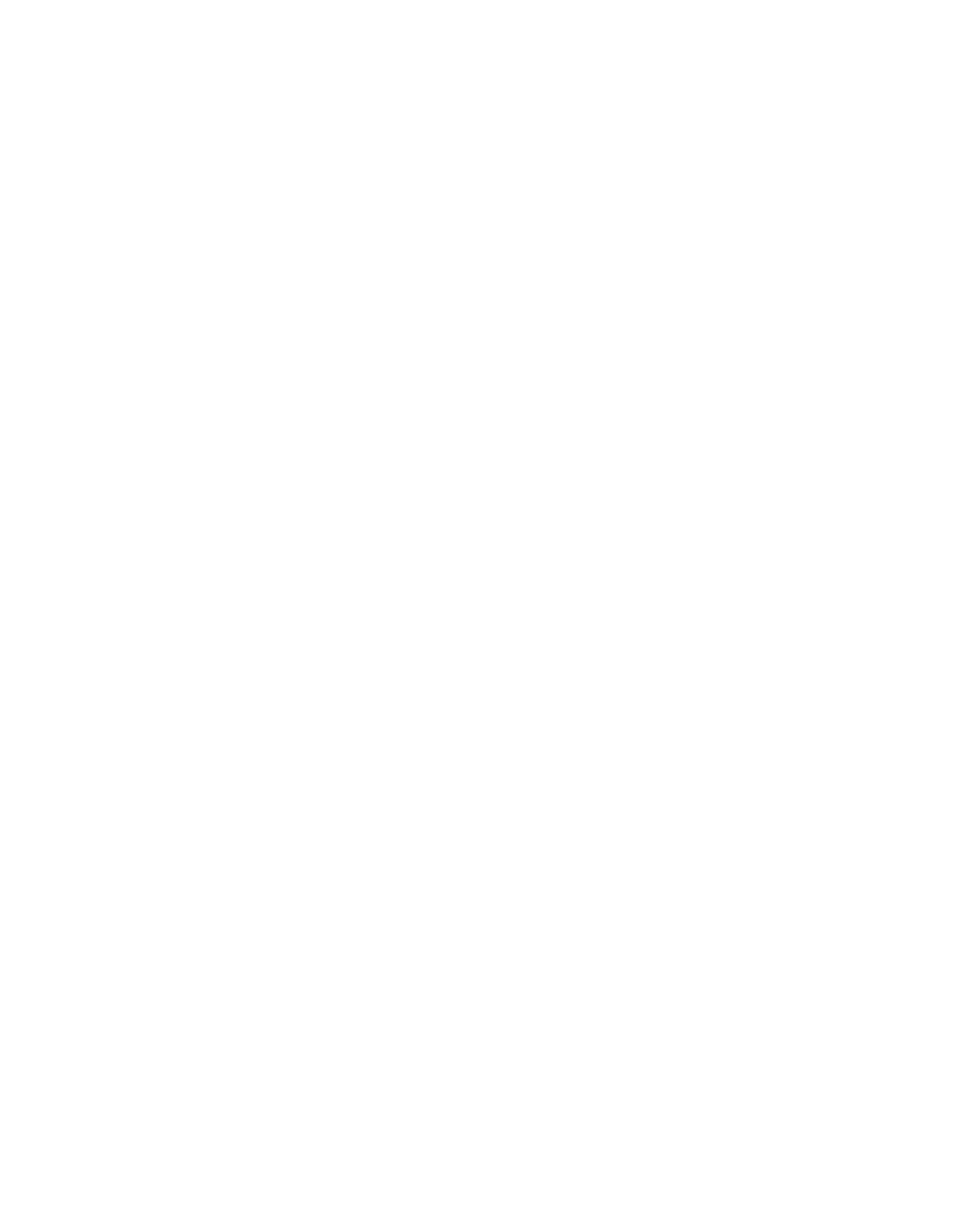## Sammie's New Mask



Created by the Patient and Family Services Staff at The National Children's Cancer Society. Illustrated by Lion Forge Comics. © The National Children's Cancer Society, 2017 The National Children's Cancer Society 500 North Broadway, Suite 1850 St. Louis, MO 63102 www.theNCCS.org No part may be copied or duplicated without our expressed written consent.

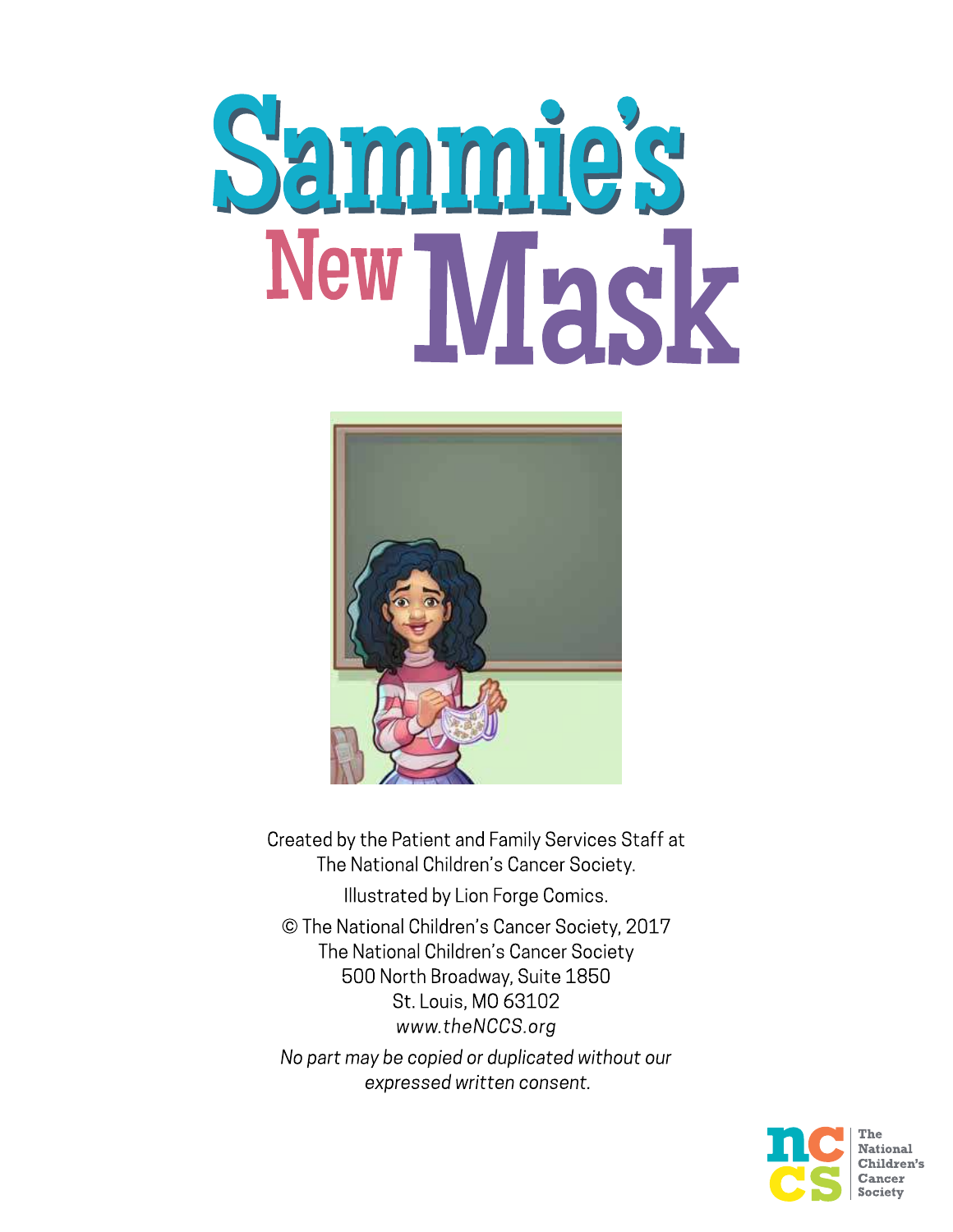

Hi! My name is Sammie. Today at school we are having Show and Tell. My teacher asked us to talk about someone very special.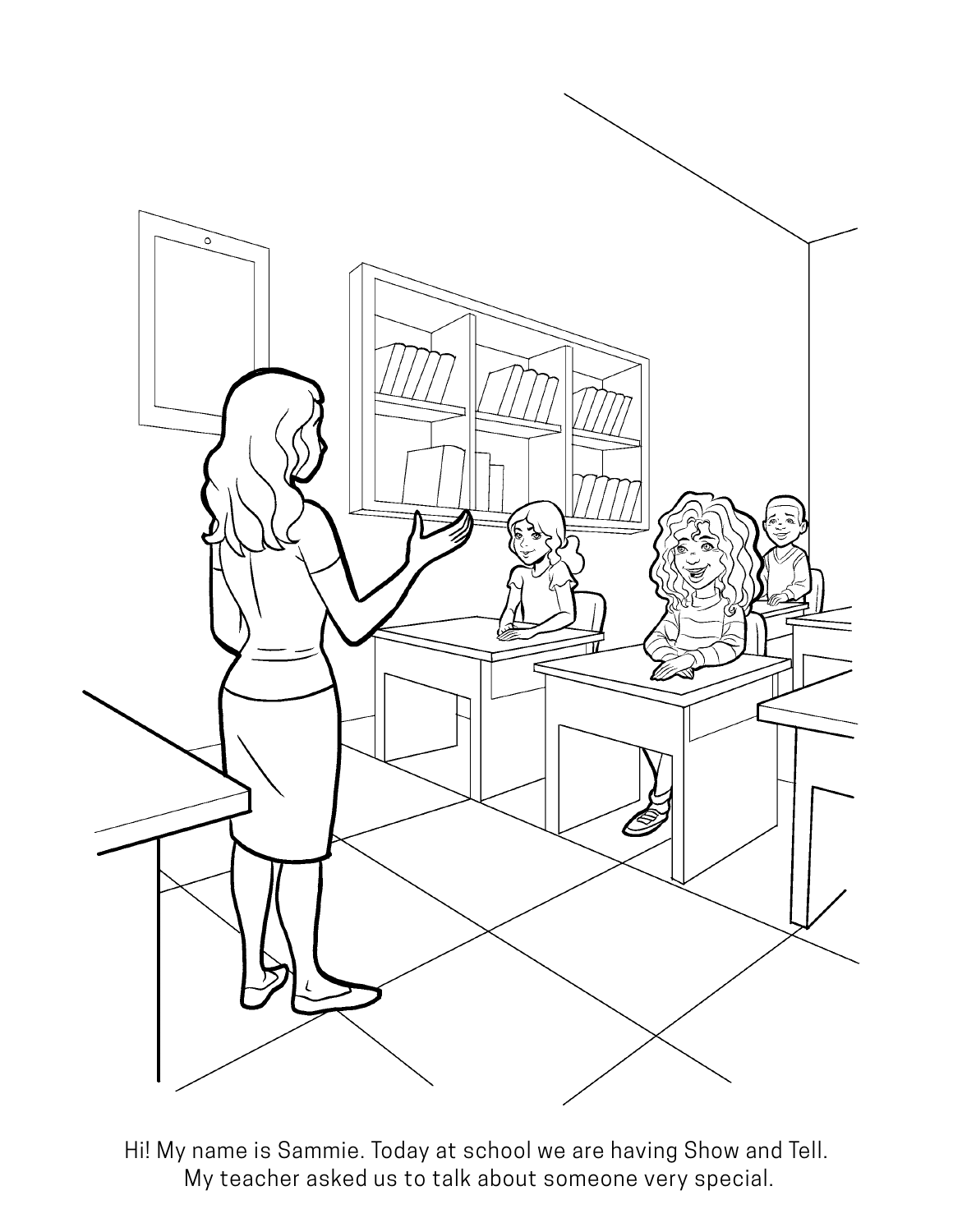

I've known for weeks that I am going to talk about my big brother, Jack. Finally, it is my turn!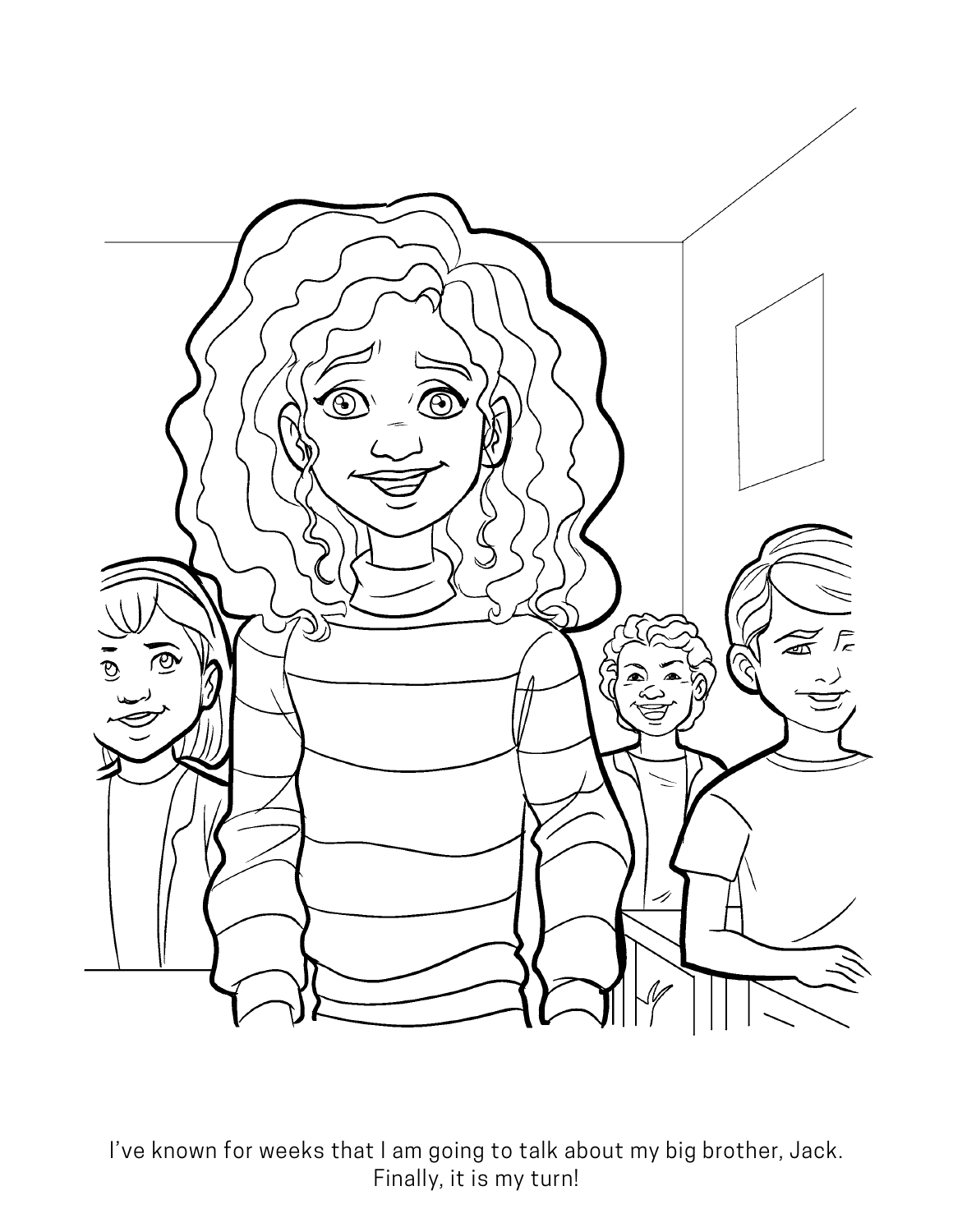

We are always playing basketball, tag, rollerblading and riding bikes.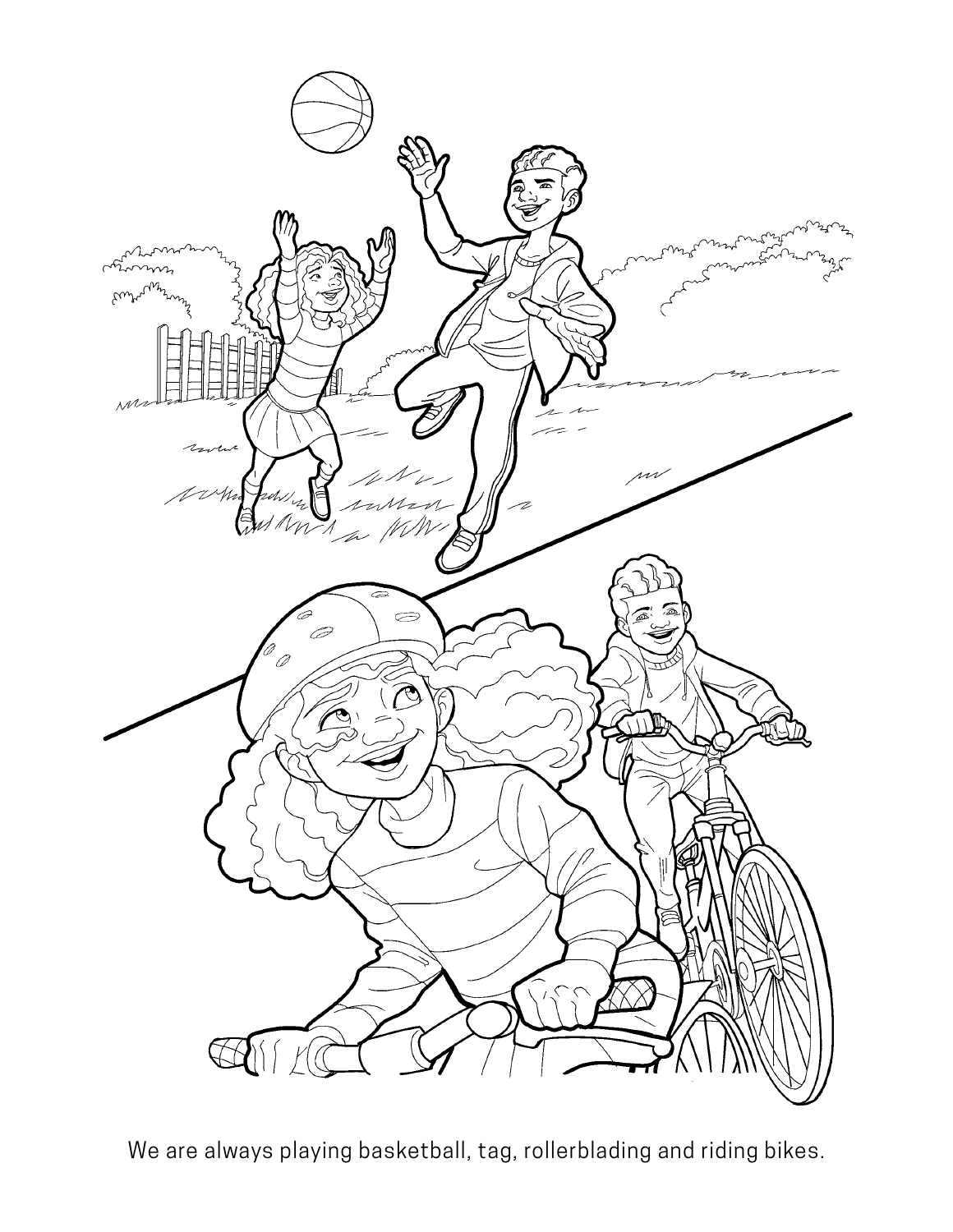

In the summer, we sell lemonade and go swimming all of the time.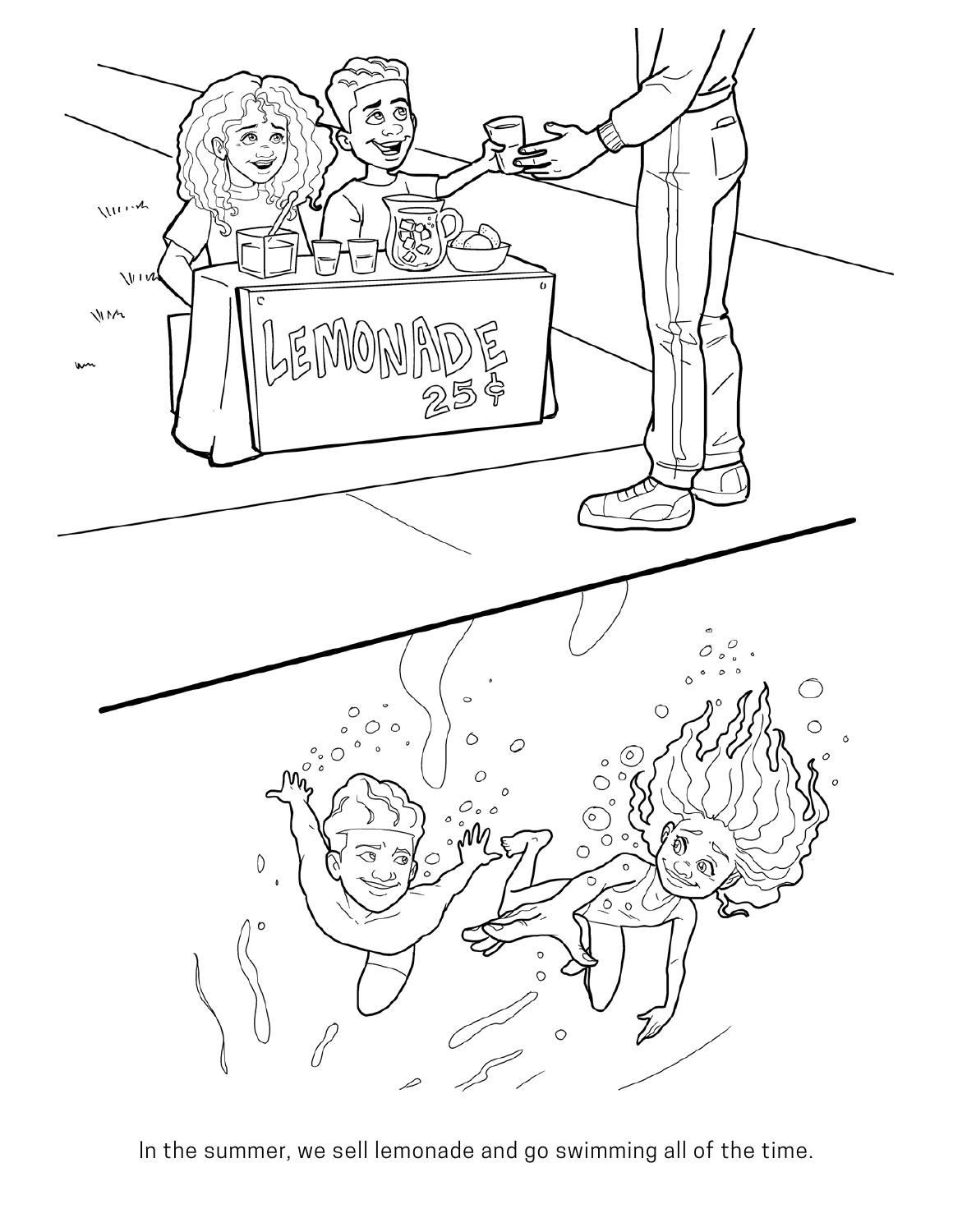

This summer was a little different. I had to stay with my grandparents a lot this summer. My mom had to spend a lot of time at the hospital with Jack.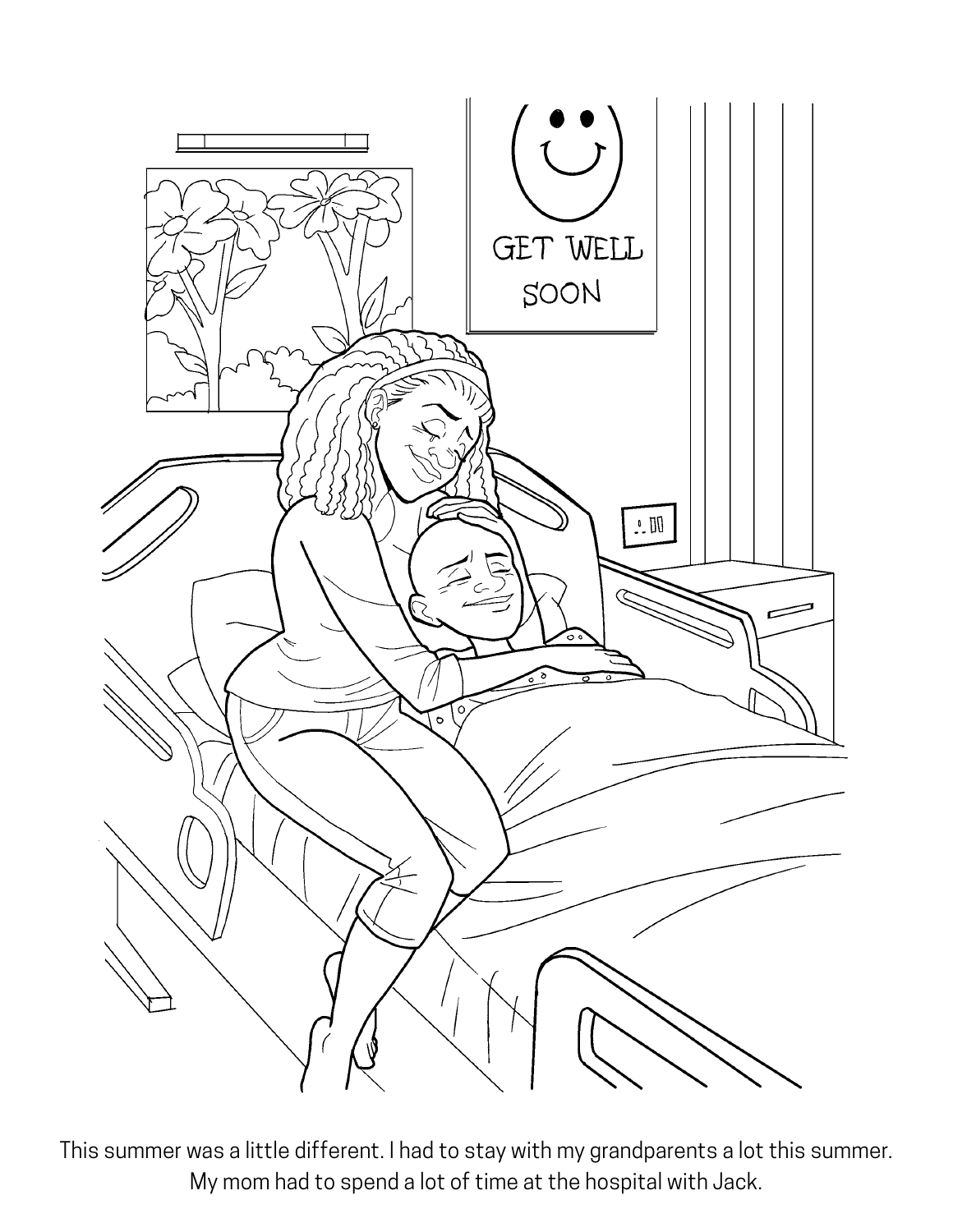

My mom told me Jack had cancer. I didn't think kids could get cancer. I was scared. What will happen to my brother? Can we still play like we used to? She told me that I didn't do anything to cause Jack' s cancer. No one really knows how a person gets it. I can't catch it from him either.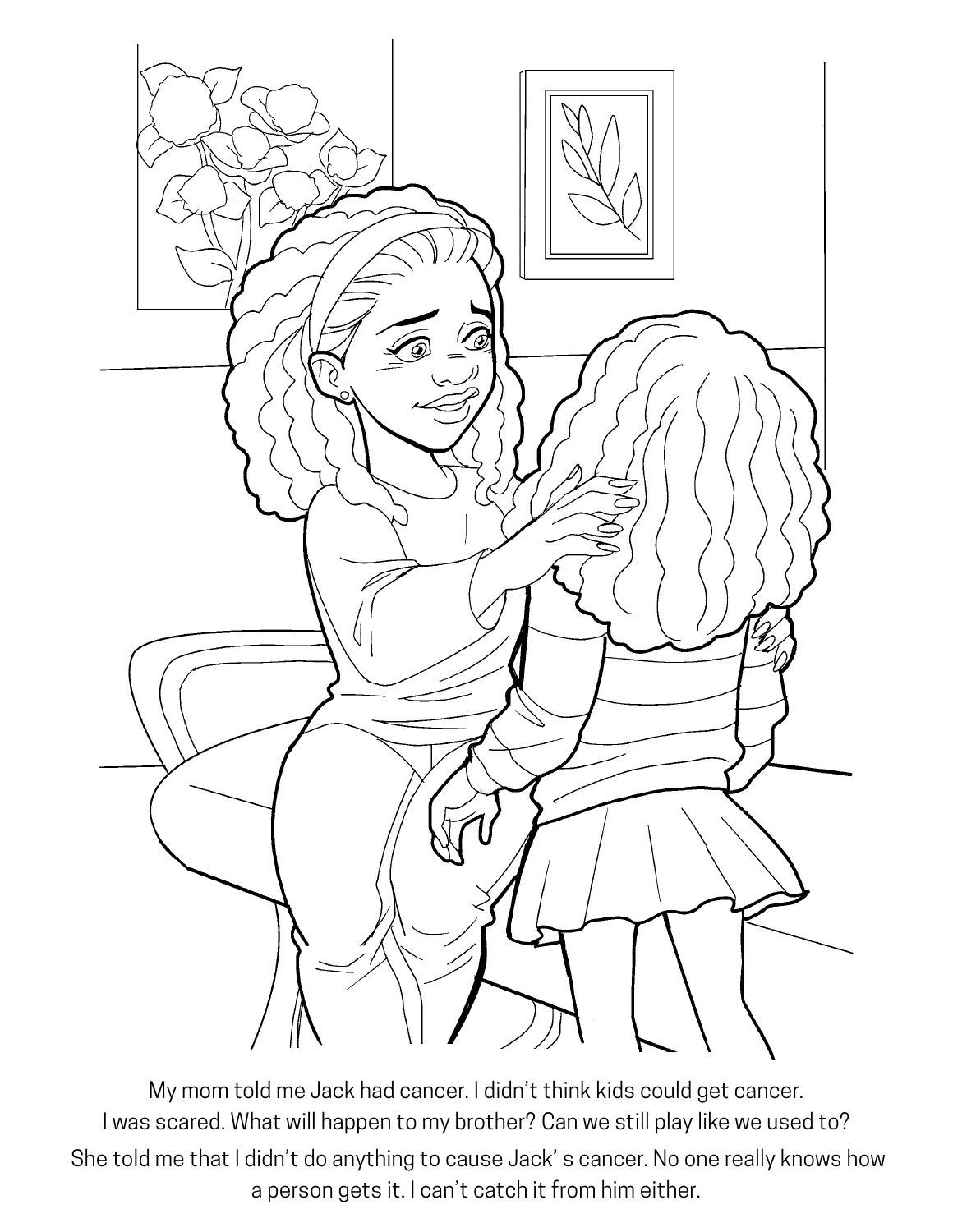

Mom thought I should visit Jack. So my Grandpa brought me to the hospital. My mom said people at the hospital could answer my questions. A nurse took me to see Jack and my mom.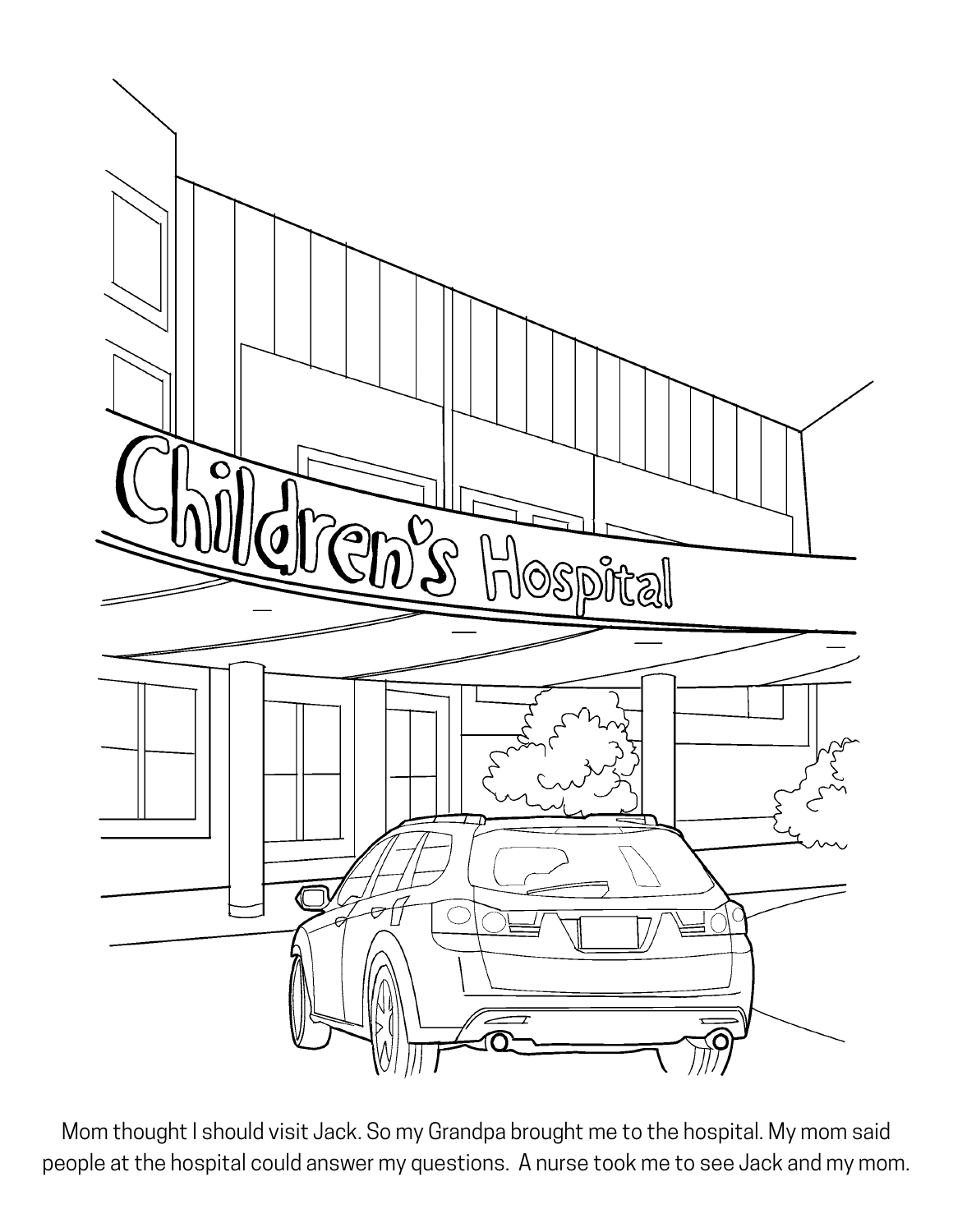

The nurse said that kids with cancer get medicine and treatments to help them feel better. Sometimes it makes them lose their hair. They may also get very skinny or gain weight from the medicine. Sometimes they are very tired too, and have to rest more often than they used to. When I went to Jack' s hospital room, I saw get well cards and balloons everywhere. Jack looked so happy when he saw me.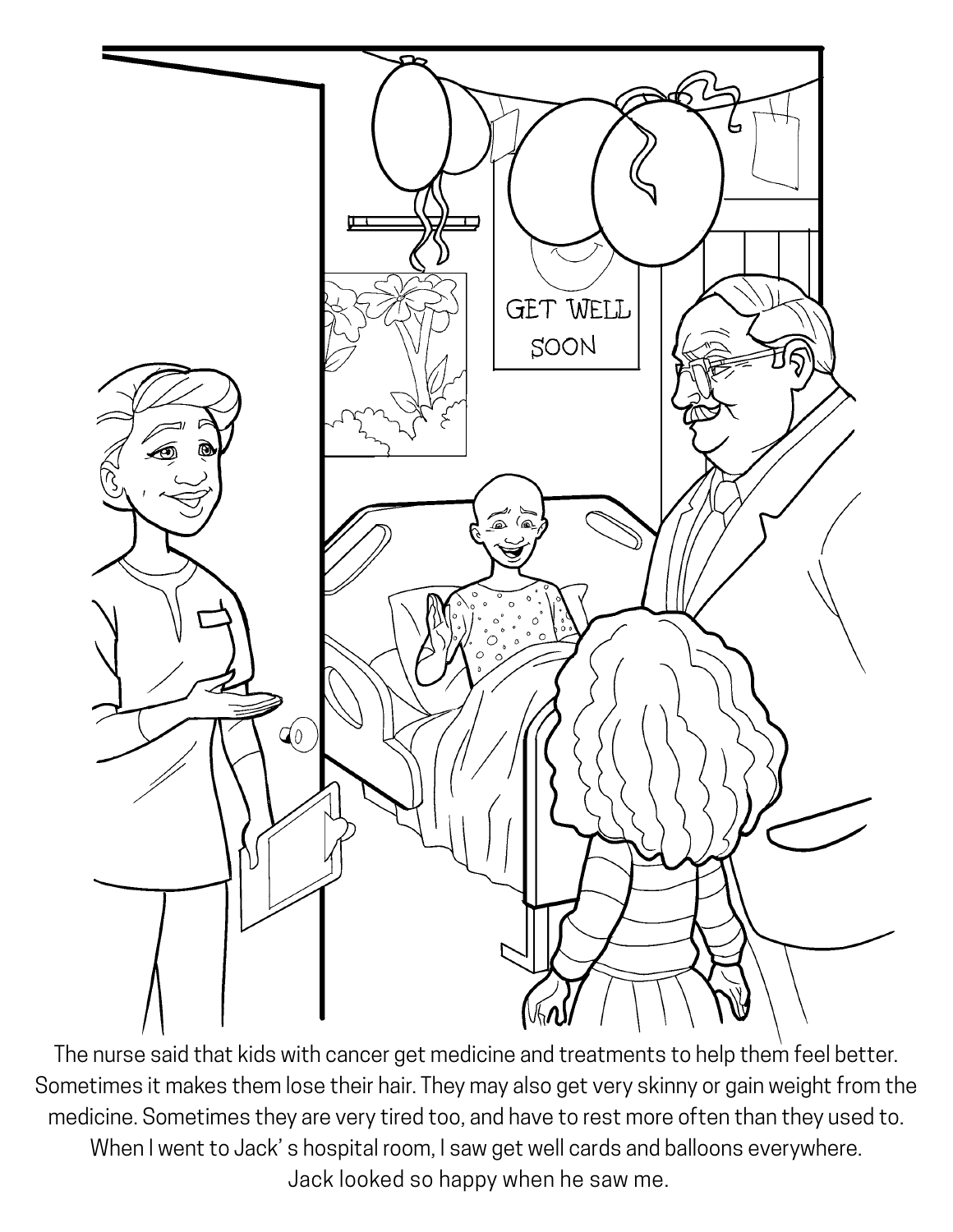

He ran into the hallway to say "hi" to me and started joking around like always. We went to the playroom where the other kids were decorating masks.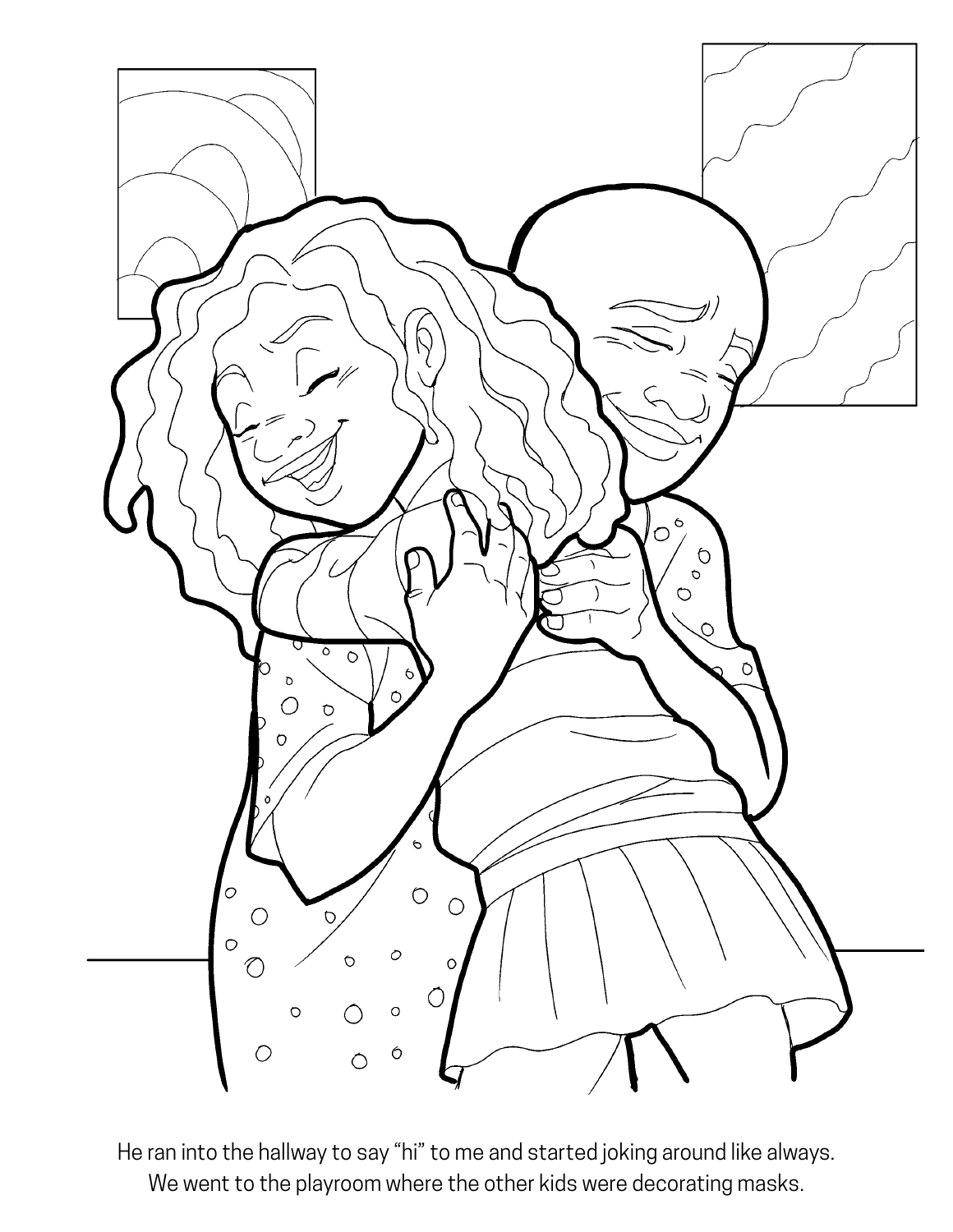

Jack said that sometimes kids with cancer have to be careful not to get sick, so they wear a mask to protect themselves. I got to decorate a mask, too. We used lots of glitter and paint!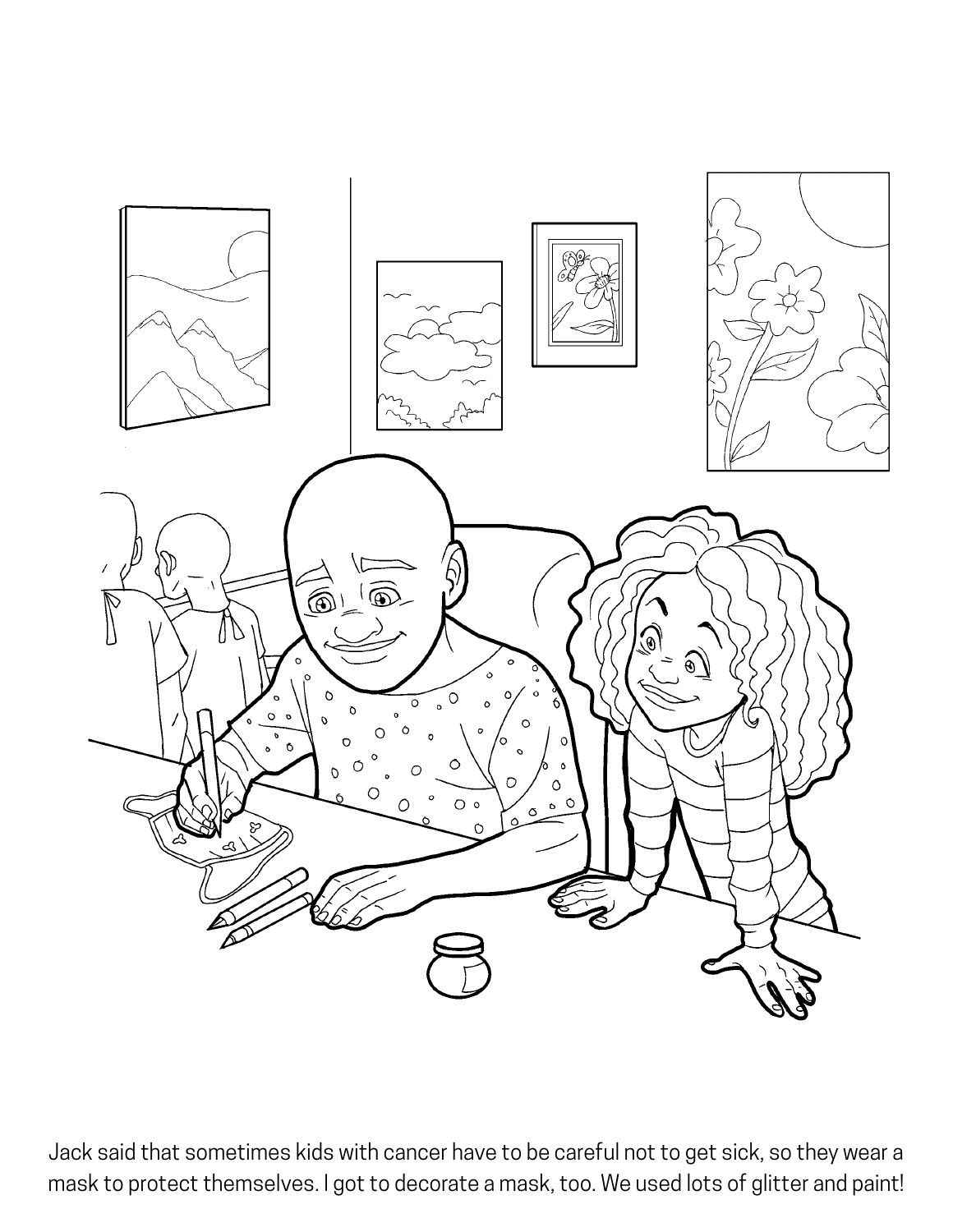

All of the kids were so nice. I learned that even though Jack has cancer, he still needs his friends.